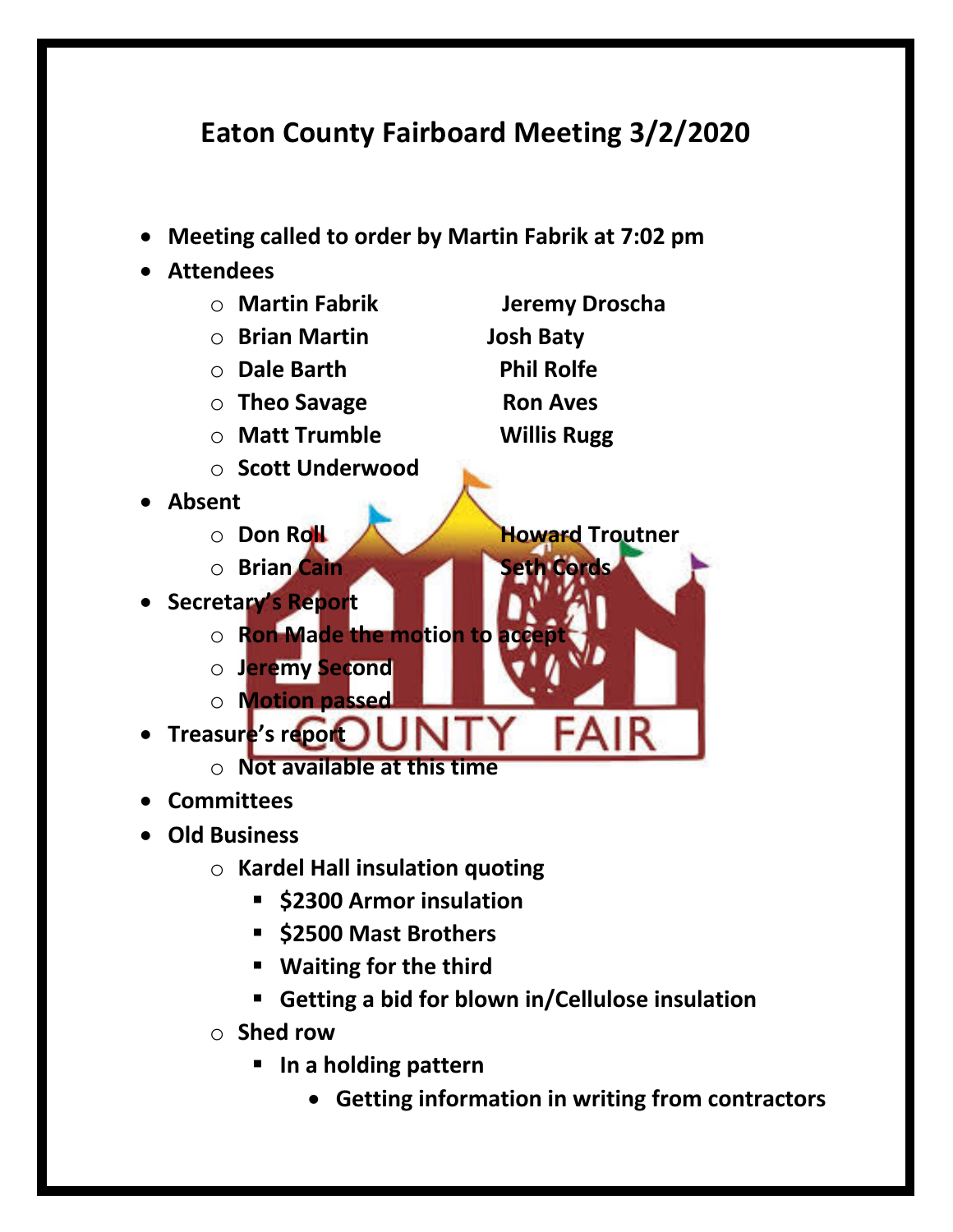- **Looking into permitting and waste generation testing**
- **Matt Trumble is looking into waste generation permits and Brian Martin into building permitting**
- o **Water line is coming along**
- o **Pony rides Tuesday and Saturday of fair \$1 rides**
- o **Golf Carts Matt Trumble presented pricing**
	- § **6 Passenger \$325 @4 each**
	- § **4 Passenger \$200 @20 each**
	- § **Willis motion**
	- § **Phil Second**
	- § **Motion passed**
- o **Paylean**
	- **JLA to discuss on their decision**
	- § **Fairbook to amend testing**
- **New Business**
	- o **Grey Barn Shifts**
	- o **Boy Scouts Jamboree at camp ground Oct 16th-18th 2020 free of charge**
		- § **Willis made motion**

§ **Council to discuss**

- § **Theo Second**
- § **Motion passed**
- o **Pack 45 Banquet March 27th \$50 rental \$100 deposit**
	- **Brian Martin Motion**
	- § **Jeremy Second**
	- § **Motion passed**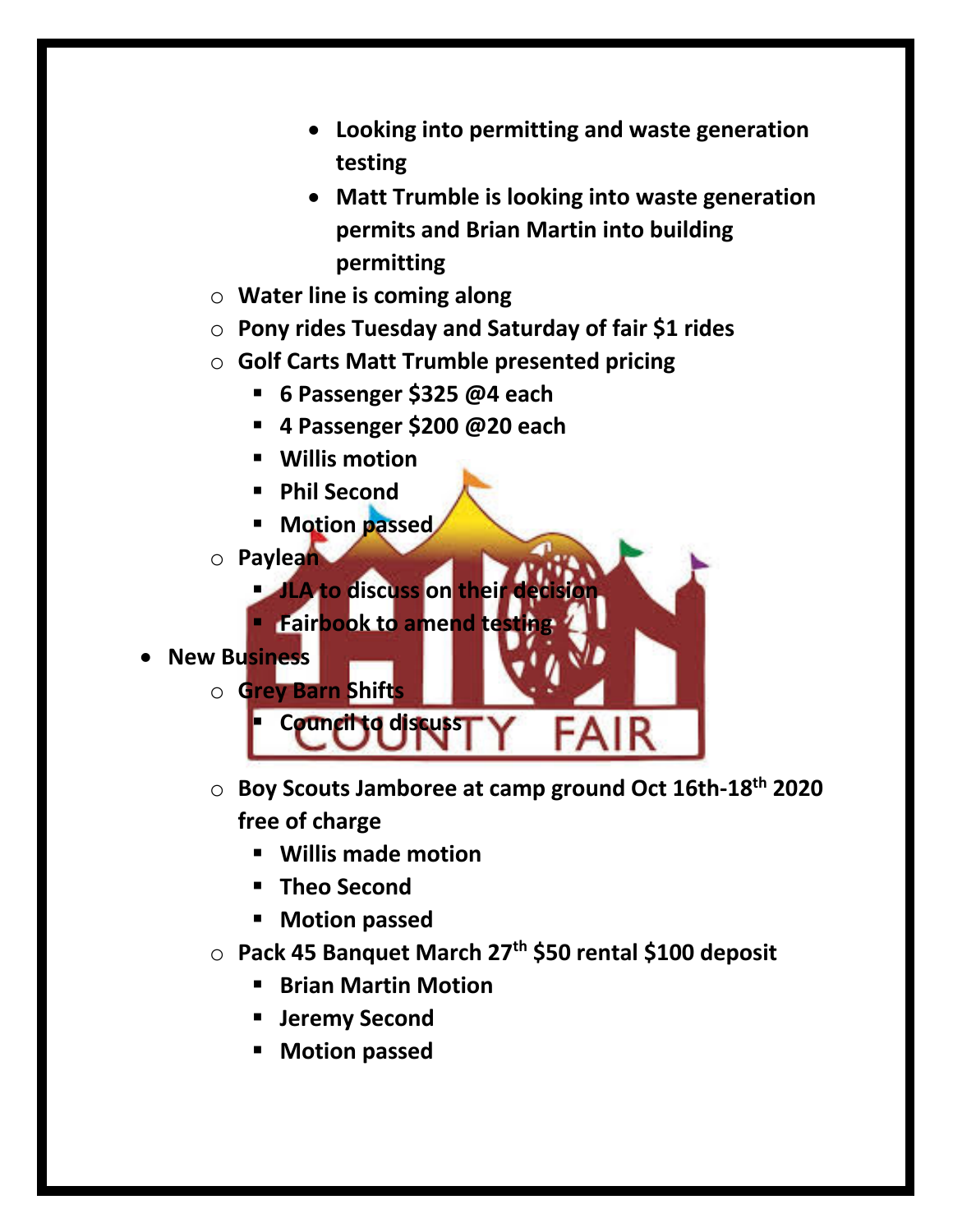- o **Viking Historical Festival Oct 9th -10th 2020**
	- § **Cost 10% of gross**
	- § **Brian Martin Motion**
	- Ron Second
	- § **Motion passed**
- o **Timber art is undecided**
- o **Vendor price for Kardel hall at fair** 
	- § **\$270 for 10x10 spot**
		- **Jeremy made motion**
		- **Phil second**
		- **Motion passed**
- o **DJ Ron \$300 for 3 nights Thur, Friday, Saturday**
	- § **Willis Motion**
	- § **Phil Second**
	- § **Motion passed**
- o **Bank Account**
	- § **Remove Brian Cain and Theo Savage**
	- § **Add Martin Fabrik and Jeremy Droscha**
	- **Separate accounts for Online revenue and operating accounts**
	- § **Willis made motion**
	- Brian Martin second
	- § **Motion passed**
- o **Fair Bucks**
	- § **Budget of \$2500 council pays ½**
	- § **Jeremy made motion**
	- § **Phil second**
	- § **Motion passed**
- o **3 Events with kids and fairboard**